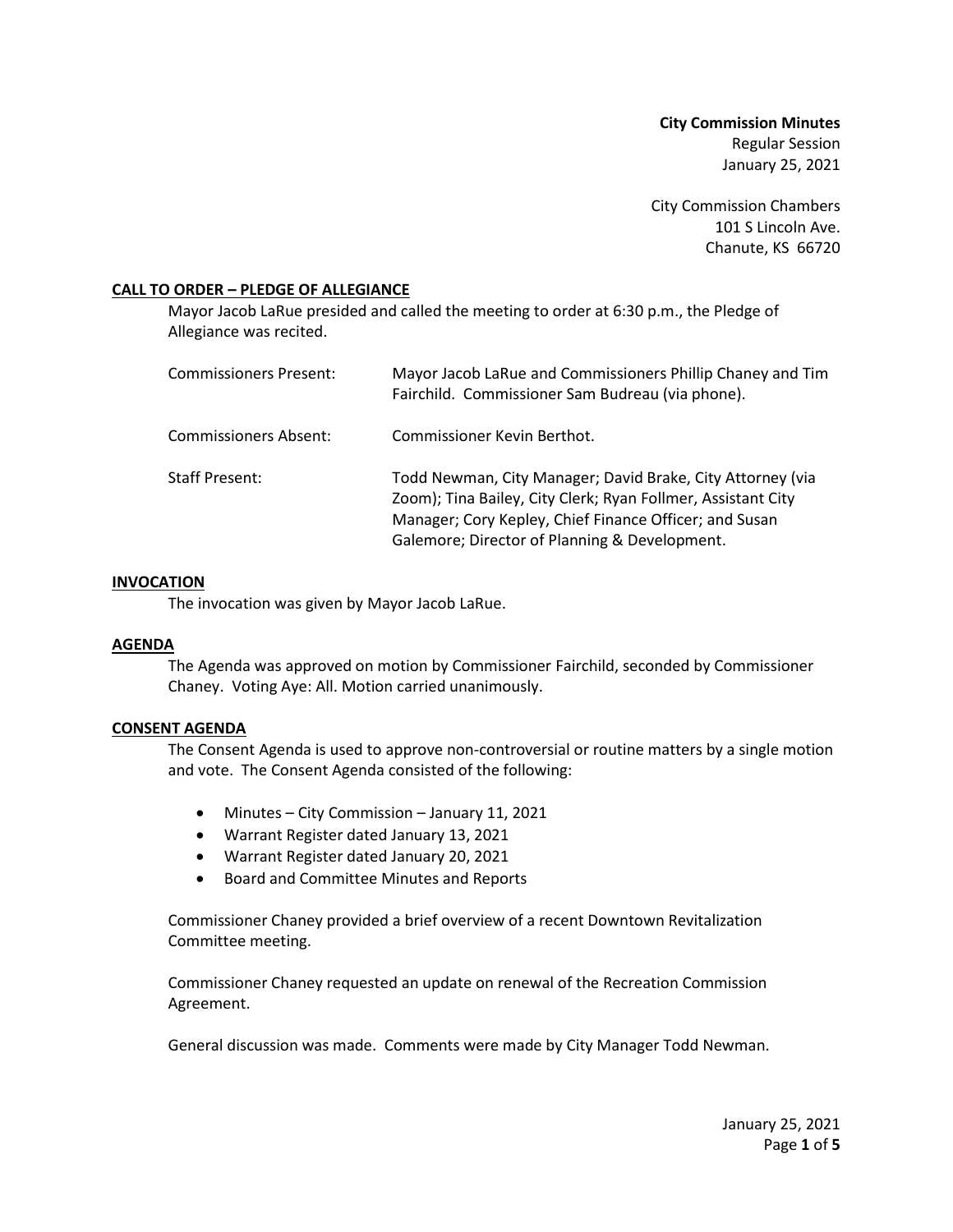Motion made by Commissioner Fairchild, seconded by Commissioner Budreau, to approve the Consent Agenda. Voting Aye: All. Motion carried unanimously.

### **PUBLIC COMMENTS**

None

# **CITY MANAGER'S REPORT**

City Manager Todd Newman gave his report on City activities and operations. Items reported on included an update on the Sidewalk Repair Program and the Main Street Railroad Crossing.

# **PUBLIC HEARING**

# **CONDUCT PUBLIC HEARING FOR THE CLOSE OUT OF GRANT NO. 19-PF-013**

Conduct a Public Hearing for the purpose of hearing comments for the record on "Evaluating the performance of Grant No. 19-PF-013, which consisted of Phase 3 Sewer System Rehabilitation Improvements to the manholes and pipelines within Basin 1 & 2" and for that purpose, Mayor LaRue opened a hearing at 6:39 p.m.

As there were no comments from the public the Public Hearing was closed at 6:40 p.m.

## **CONDUCT PUBLIC HEARING FOR THE CLOSE OUT OF GRANT NO. 20-CV-008**

Conduct a Public Hearing for the purpose of hearing comments for the record on "Evaluating the performance of Grant No. 20-CV-008, which was for Economic Development assistance to local business entities negatively impacted by COVID-19" and for that purpose, Mayor LaRue opened a hearing at 6:41 p.m.

Mayor LaRue thanked the State of Kansas for the funds allocated to Chanute businesses.

The Public Hearing was closed at 6:42 p.m.

### **NEW BUSINESS**

### **COMMISSION REORGANIZATION**

City Attorney David Brake reviewed the ordinance and procedures for choosing a Mayor and Vice-Mayor.

Mayor LaRue opened the floor for nominations.

Mayor nominations included the following:

• Commissioner Budreau nominated appointment of Jacob LaRue for Mayor. Mr. LaRue accepted the nomination.

General discussion was made.

Nominations for Mayor ceased.

Mayor LaRue called for a vote to appoint Jacob LaRue as Mayor. Voting Aye: All. Motion carried unanimously.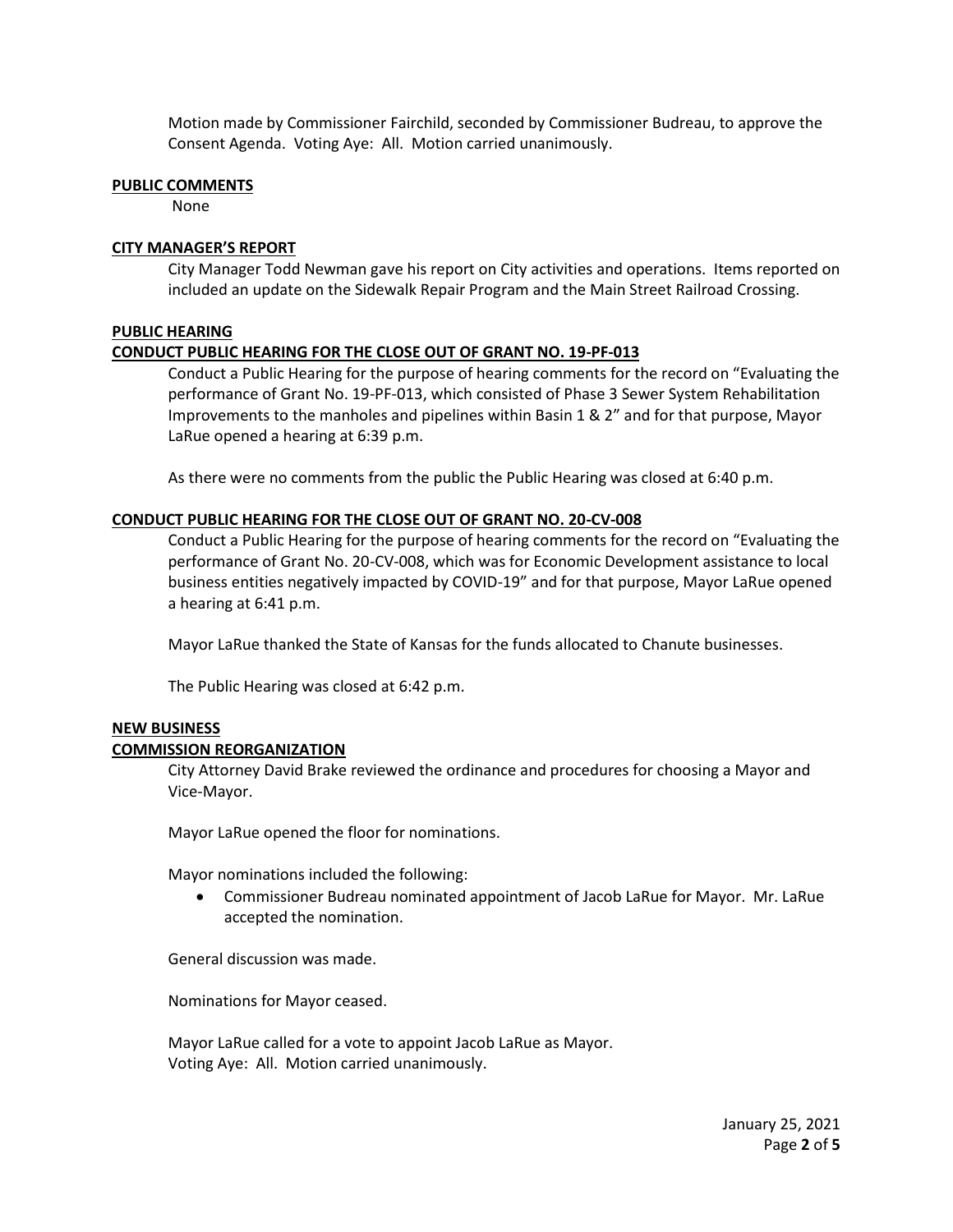Mayor LaRue opened the floor for nominations for Vice-Mayor.

Vice-Mayor nominations included:

• Commissioner Budreau nominated appointment of Tim Fairchild for Vice-Mayor. Mr. Fairchild accepted the nomination.

Nominations for Vice-Mayor ceased.

Mayor LaRue called for a vote to appoint Tim Fairchild as Vice-Mayor. Voting Aye: All. Motion carried unanimously.

## **APPOINT/REAPPOINT COMMISSIONERS TO INTERFACE WITH SPECIFIED CITY BOARDS**

Commission may wish to discuss assigning and/or reassigning Commissioners to interface with local City boards. A current list of City Board/Commission liaisons was provided for review.

General discussion was made.

Motion made by Commissioner Fairchild, seconded by Commissioner Chaney, to appoint Commissioners as representatives to interface with specified City Boards/Committees as follows:

Airport Advisory Committee – Kevin Berthot Chanute Land Bank Board– Tim Fairchild Chanute Main Street Board - Mayor & Vice-Mayor Depot Management Committee – Tim Fairchild Downtown Revitalization Committee - Phil Chaney Economic Development Committee – Mayor & Vice-Mayor Golf Course Advisory Committee – Sam Budreau Housing Authority Board – Sam Budreau Library Board – Mayor Parks Advisory Board – Kevin Berthot Planning Commission – Jacob LaRue Recreation Commission – Phil Chaney Revolving Loan Fund Committee – Phil Chaney Tourism Committee – Kevin Berthot

Voting Aye: All. Motion carried unanimously.

### **AUTHORIZE MAYOR TO SIGN CLOSE OUT DOCUMENTS FOR GRANT NO. 19-PF-013**

In January 2019, the City was awarded \$700,000 in CDBG funds for wastewater system improvements. Phase 3 Improvements included rehabilitation improvements to the manholes and pipelines within Basins 1 & 2. Manhole rehabilitation efforts included replacement of covers, frames, seals, realigning joints, rehabilitating benches/inverts, grade adjustments, removing steps and lining of entire manholes. Pipeline rehabilitation included point repairs, lateral connection repairs and cured-in-place piping.

Grant funds have been depleted and per CDBG requirements, the City has conducted the required public hearing in order to close out this grant.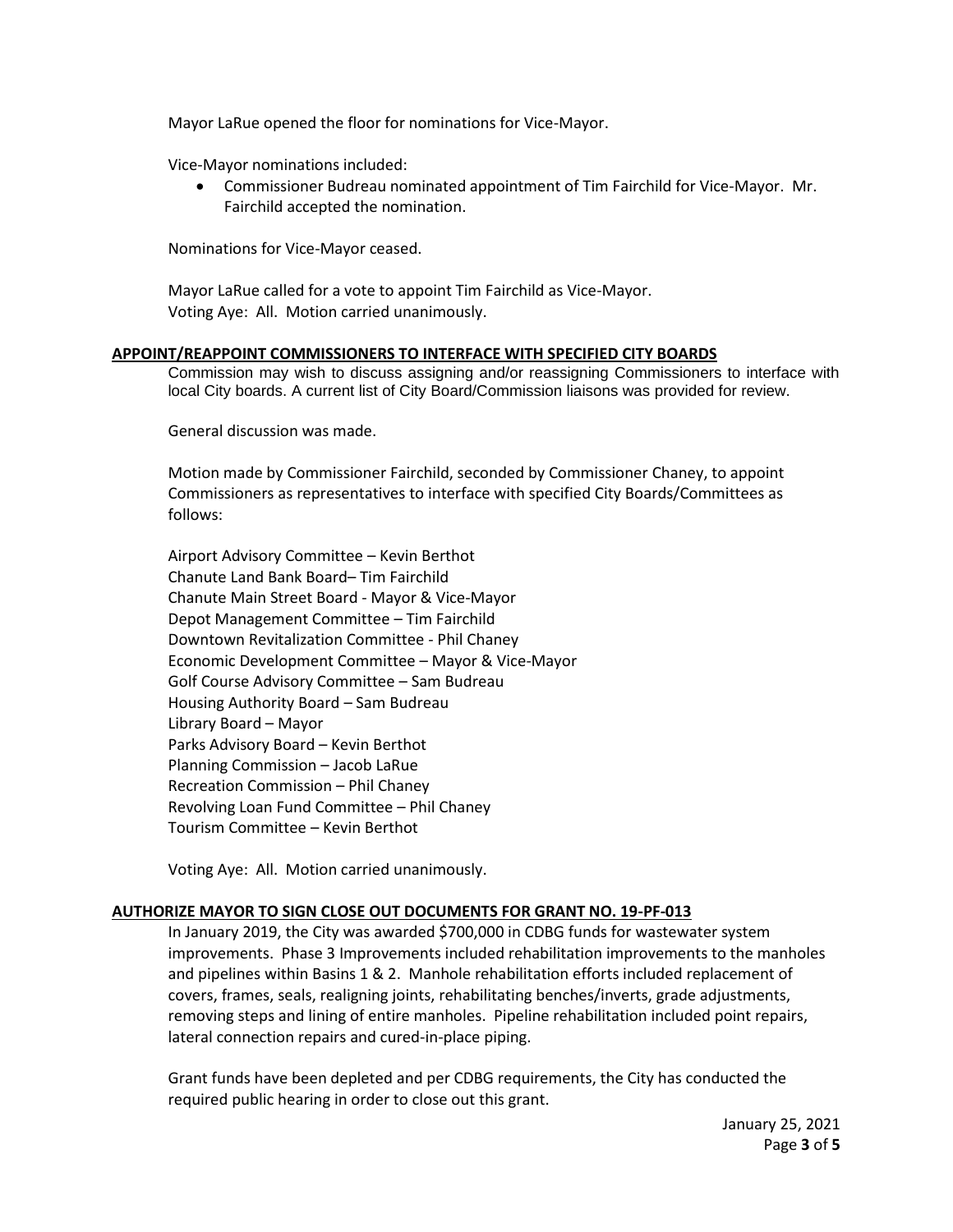General discussion was made.

Motion made by Commissioner Fairchild, seconded by Commissioner Chaney, to Authorize the Mayor to Sign Close Out Documents for Grant No. 19-PF-013. Voting Aye: All. Motion passed unanimously.

## **AUTHORIZE MAYOR TO SIGN CLOSE OUT DOCUMENTS FOR GRANT NO. 20-CV-008**

In July 2020, the City was awarded an \$132,000 CARES ACT Grant under CDBG funds for Economic Development assistance to local business entities negatively impacted by COVID-19. The project assisted five businesses which included; Binge Boutique, 21st Century Entertainment, Consignment, Midwest Connections, and Playmakers, which retained a total of 32.75 full-time equivalent jobs.

Grant funds have been depleted and per CDBG requirements, the City has conducted the required public hearing in order to close out this grant.

General discussion was made.

Motion made by Commissioner Fairchild, seconded by Commissioner Chaney, to Authorize the Mayor to Sign Close Out Documents for grant NO. 20-CV-008. Voting Aye: All. Motion carried unanimously.

## **REZONING & SPECIAL USE PERMIT – 500 NORTH FOREST, WICKHAM FAMILY FUNERAL HOME**

Wickham Family Funeral Home is purchasing the old Alcott Elementary School at 500 North Forest to be used as a funeral home. The land would need to be rezoned from R-1 to C-2 and a special use permit would also need to be issued by the Chanute City Commission.

On January 7, 2021 the Planning Commission considered this matter and unanimously voted to approve the rezoning and to allow the issuance of a special use permit.

General discussion was made. Comments were made by Funeral Home Director Chad Wickham and City Attorney David Brake.

Motion made by Commissioner Chaney, seconded by Commissioner Fairchild, to pass an Ordinance Changing the Zoning Classification for Certain Lands in The City of Chanute. Voting Aye: All. Motion carried unanimously.

The Ordinance was assigned: No. S-540

Motion made by Commissioner Chaney, seconded by Commissioner Fairchild, to pass an Ordinance Granting Approval of a Special Use Permit for the Operation of a Funeral Home on Certain Lands Located in the City of Chanute, Kansas, Under the Authority Granted by the Zoning Regulations of the City of Chanute, Kansas. Voting Aye: All. Motion carried unanimously.

The Ordinance was assigned: No. S-541